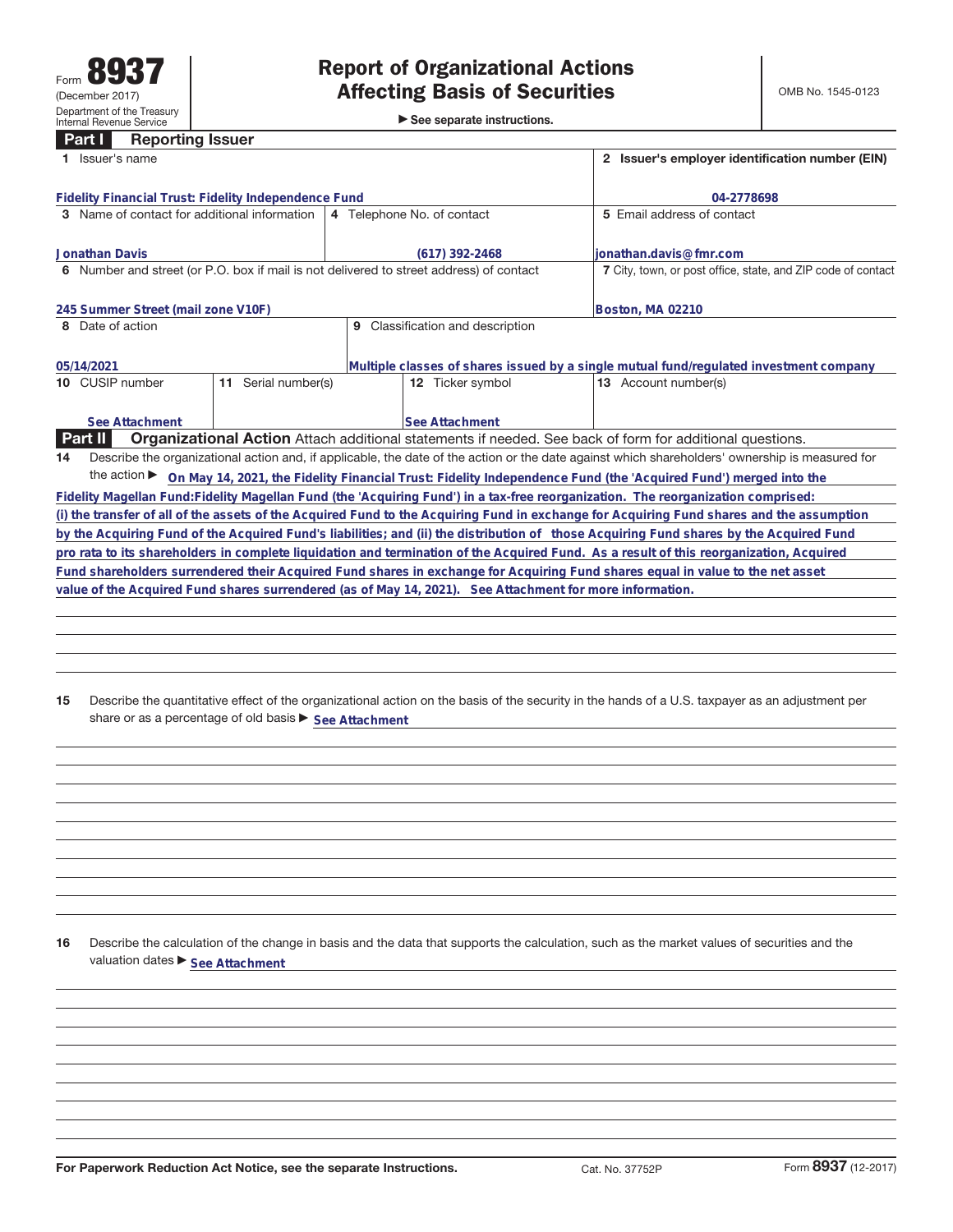| Form 8937 (12-2017) |                                                                                                                                                          |                      |                             | Page 2                                                                                                                                                       |
|---------------------|----------------------------------------------------------------------------------------------------------------------------------------------------------|----------------------|-----------------------------|--------------------------------------------------------------------------------------------------------------------------------------------------------------|
| Part II             | <b>Organizational Action (continued)</b>                                                                                                                 |                      |                             |                                                                                                                                                              |
| 17                  | List the applicable Internal Revenue Code section(s) and subsection(s) upon which the tax treatment is based ▶                                           |                      |                             |                                                                                                                                                              |
|                     | IRC sections 368(a), 354(a) and 358(a).                                                                                                                  |                      |                             |                                                                                                                                                              |
|                     | Treas. Reg. section 1.358-2                                                                                                                              |                      |                             |                                                                                                                                                              |
|                     |                                                                                                                                                          |                      |                             |                                                                                                                                                              |
|                     |                                                                                                                                                          |                      |                             |                                                                                                                                                              |
|                     |                                                                                                                                                          |                      |                             |                                                                                                                                                              |
|                     |                                                                                                                                                          |                      |                             |                                                                                                                                                              |
|                     |                                                                                                                                                          |                      |                             |                                                                                                                                                              |
|                     |                                                                                                                                                          |                      |                             |                                                                                                                                                              |
|                     |                                                                                                                                                          |                      |                             |                                                                                                                                                              |
|                     |                                                                                                                                                          |                      |                             |                                                                                                                                                              |
|                     |                                                                                                                                                          |                      |                             |                                                                                                                                                              |
|                     |                                                                                                                                                          |                      |                             |                                                                                                                                                              |
|                     |                                                                                                                                                          |                      |                             |                                                                                                                                                              |
| 18                  | Can any resulting loss be recognized? ► No loss can be recognized as a result of this event.                                                             |                      |                             |                                                                                                                                                              |
|                     |                                                                                                                                                          |                      |                             |                                                                                                                                                              |
|                     |                                                                                                                                                          |                      |                             |                                                                                                                                                              |
|                     |                                                                                                                                                          |                      |                             |                                                                                                                                                              |
|                     |                                                                                                                                                          |                      |                             |                                                                                                                                                              |
|                     |                                                                                                                                                          |                      |                             |                                                                                                                                                              |
|                     |                                                                                                                                                          |                      |                             |                                                                                                                                                              |
|                     |                                                                                                                                                          |                      |                             |                                                                                                                                                              |
|                     |                                                                                                                                                          |                      |                             |                                                                                                                                                              |
|                     |                                                                                                                                                          |                      |                             |                                                                                                                                                              |
|                     |                                                                                                                                                          |                      |                             |                                                                                                                                                              |
|                     |                                                                                                                                                          |                      |                             |                                                                                                                                                              |
|                     |                                                                                                                                                          |                      |                             |                                                                                                                                                              |
| 19                  | Provide any other information necessary to implement the adjustment, such as the reportable tax year ▶ None                                              |                      |                             |                                                                                                                                                              |
|                     |                                                                                                                                                          |                      |                             |                                                                                                                                                              |
|                     |                                                                                                                                                          |                      |                             |                                                                                                                                                              |
|                     |                                                                                                                                                          |                      |                             |                                                                                                                                                              |
|                     |                                                                                                                                                          |                      |                             |                                                                                                                                                              |
|                     |                                                                                                                                                          |                      |                             |                                                                                                                                                              |
|                     |                                                                                                                                                          |                      |                             |                                                                                                                                                              |
|                     |                                                                                                                                                          |                      |                             |                                                                                                                                                              |
|                     |                                                                                                                                                          |                      |                             |                                                                                                                                                              |
|                     |                                                                                                                                                          |                      |                             |                                                                                                                                                              |
|                     |                                                                                                                                                          |                      |                             |                                                                                                                                                              |
|                     |                                                                                                                                                          |                      |                             |                                                                                                                                                              |
|                     |                                                                                                                                                          |                      |                             | Under penalties of perjury, I declare that I have examined this return, including accompanying schedules and statements, and to the best of my knowledge and |
|                     | belief, it is true, correct, and complete. Declaration of preparer (other than officer) is based on all information of which preparer has any knowledge. |                      |                             |                                                                                                                                                              |
| <b>Sign</b>         |                                                                                                                                                          |                      |                             |                                                                                                                                                              |
| <b>Here</b>         | Signature $\blacktriangleright$                                                                                                                          |                      | Date $\blacktriangleright$  | 7/14/2021                                                                                                                                                    |
|                     | Print your name ▶ Jonathan Davis                                                                                                                         |                      | Title $\blacktriangleright$ | <b>Assistant Treasurer</b>                                                                                                                                   |
| <b>Paid</b>         | Print/Type preparer's name                                                                                                                               | Preparer's signature | Date                        | <b>PTIN</b><br>Check $\Box$ if                                                                                                                               |
| <b>Preparer</b>     |                                                                                                                                                          |                      |                             | self-employed                                                                                                                                                |
| <b>Use Only</b>     | Firm's name<br>▶                                                                                                                                         |                      |                             | Firm's EIN ▶                                                                                                                                                 |
|                     | Firm's address ▶                                                                                                                                         |                      |                             | Phone no.                                                                                                                                                    |

Send Form 8937 (including accompanying statements) to: Department of the Treasury, Internal Revenue Service, Ogden, UT 84201-0054